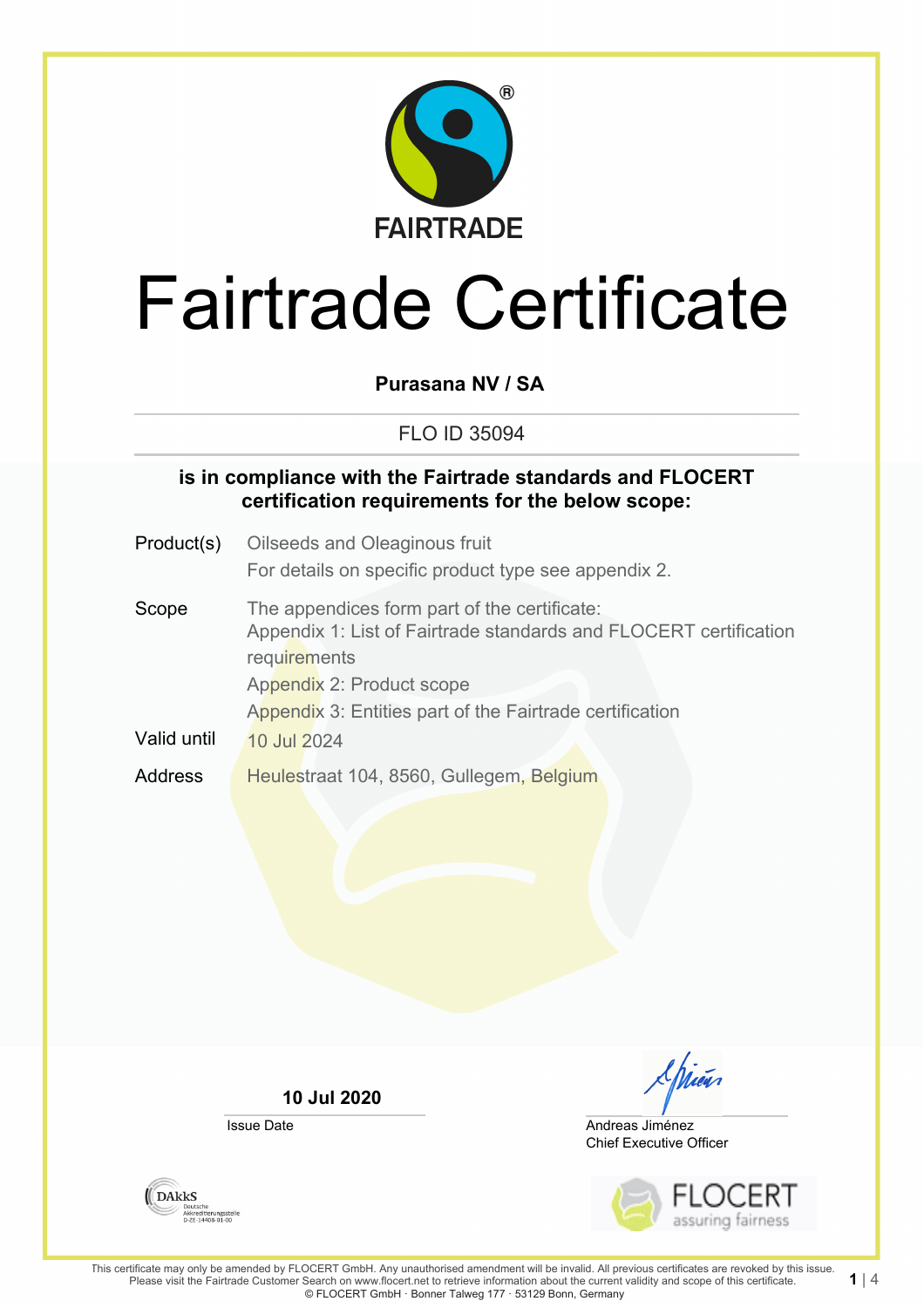

# Fairtrade Certificate

**Purasana NV / SA**

FLO ID 35094

**Appendix 1:**

**List of Fairtrade standards and FLOCERT certification requirements**

### **The organization Purasana NV / SA with FLO ID 35094 ... is in compliance with the following Fairtrade standards**

Trader SCORE

• Fairtrade Trader Standard

• Fairtrade Standard for Oilseeds and Oleaginous Fruit

### **... is in compliance with the following FLOCERT certification requirements**

Trader SCORE • FLOCERT Public Compliance Criteria List - Trade Certification